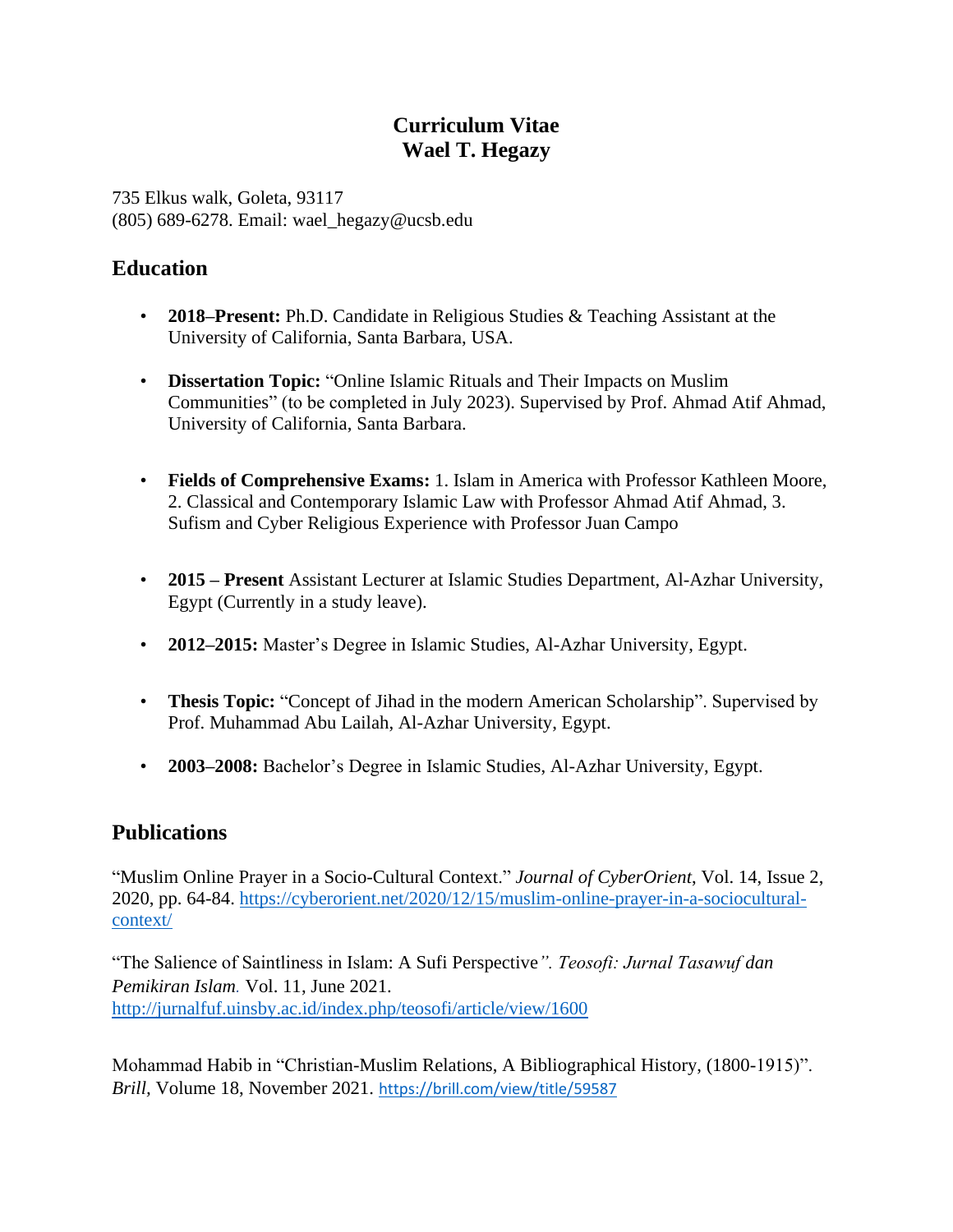"Review: Cyber Sufis: Virtual Expressions of the American Muslim Experience (Islam in the Twenty-First Century)". *Journal of CyberOrient*, Vol. 14, Iss. 2, 2020, pp. 99-103. [https://cyberorient.net/2020/12/15/review-cyber-sufis-virtual-expressions-of-the-american](https://cyberorient.net/2020/12/15/review-cyber-sufis-virtual-expressions-of-the-american-muslim-experience-islam-in-the-twenty-first-century/)[muslim-experience-islam-in-the-twenty-first-century/](https://cyberorient.net/2020/12/15/review-cyber-sufis-virtual-expressions-of-the-american-muslim-experience-islam-in-the-twenty-first-century/)

"Review: The Digital Social: Religion and Belief. *Journal of Religion Media and Digital Culture*. November 2021, Brill. DOI: 10.1163/21659214-bja10053. [https://brill.com/view/journals/rmdc/10/3/article-p471\\_471.xml](https://brill.com/view/journals/rmdc/10/3/article-p471_471.xml)

"Digital Islam in the North America Context" in "Encyclopedia of Islam in North America, Oxford University Press, forthcoming December 2022.

## **Research & Teaching Interests**

Islamic Law, Islamic Theology, Philosophy, Islamic Movements, Sociology of Islam, Religion and Technology, Mysticism, Digital Islam, Cyber Sufism, and Online religion.

## **Scholarships & Awards**

- Summer 2022: *Ostad Elahi Fellowship Award (AY 2022-23)* in the field of comparative philosophy of religion, religious concepts of the afterlife, and religious practices that are inner-directed, from the Department of Religious Studies, University of California, Santa Barbara.
- Spring 2022: *Charles Wendell Memorial Award* for Academic achievement in the field of Islamic and Middle Eastern studies by the Department of Religious Studies, University of California, Santa Barbara.
- Spring 2021: Graduate Student Research Award from UCSB Center for Middle East Studies
- Winter 2021: Graduate Student Research Award from UCSB Center for Middle East Studies
- Summer 2020: Graduate Student Research Award from UCSB Center for Middle East Studies
- Spring 2020: The Humanities & Social Sciences Research Grant, UC Santa Barbara.
- Summer 2019: Block Grant Summer Research Stipend, UC Santa Barbara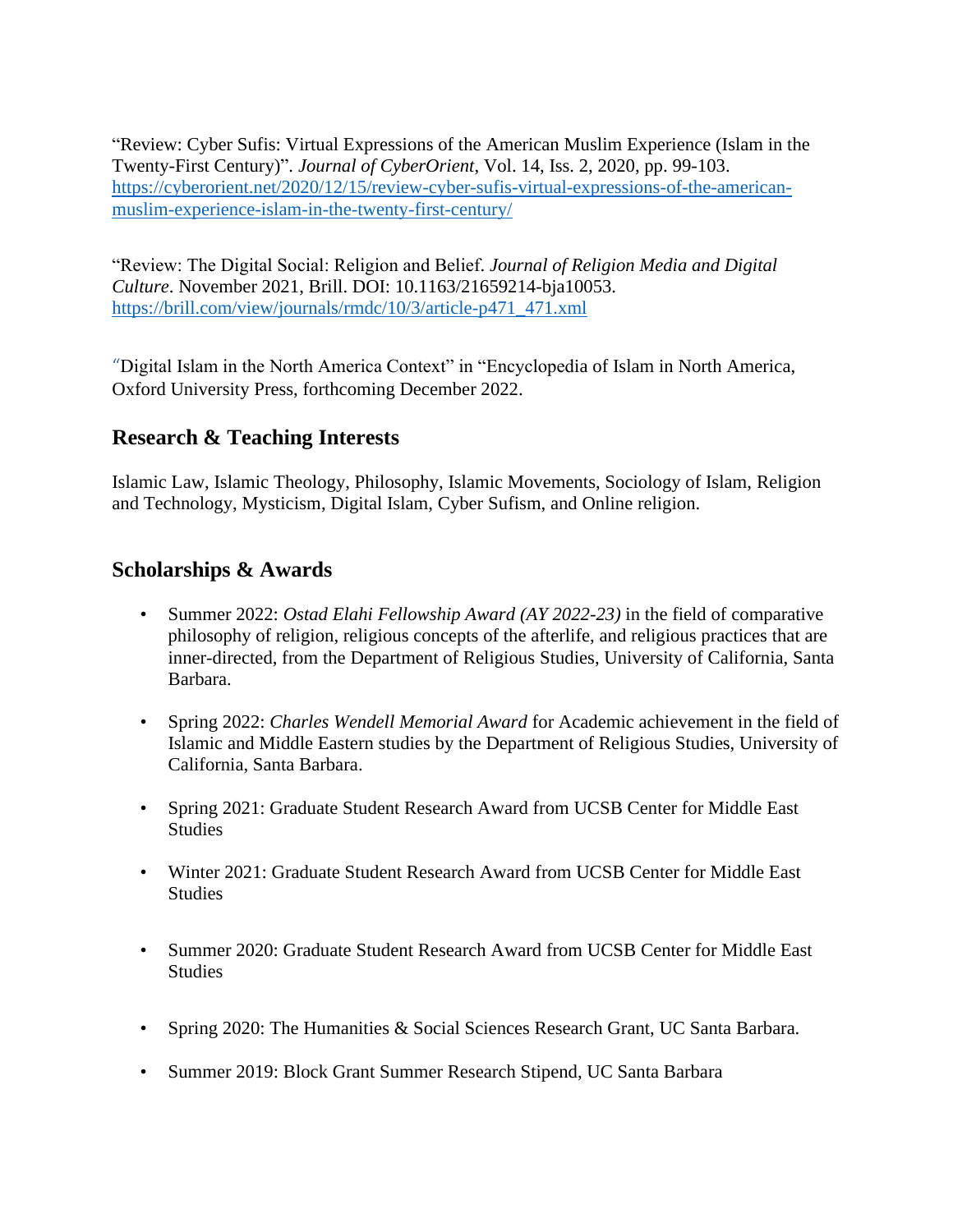- Fall 2018: Fellowship from the Egyptian Ministry of Higher Education to study Ph.D. at University of California Santa Barbara in 2018.
- Winter 2007: Grant of the Ideal Student from the University of al-Azhar.
- Fall 2006: Grant of Excellence for the Egyptian Azhari students from the Kuwaiti government.

# **Teaching and Mentorship Experience**

#### **2020–present: Graduate Teaching Assistant, University of California, Santa Barbara**

- Fall 2021: Arabic IV
- Summer 2021: INT 95A [The Modern Research University](https://gauchospace.ucsb.edu/courses/course/view.php?id=128122#section-0)
- Summer 2021: Research Mentorship Program (RMP)
- Spring 2021: Arabic VI (Online)
- Winter 2021: Arabic II (Online)
- Fall 2020: Arabic I (Online)
- Spring 2020: Arabic III (Online)
- Winter 2020 Arabic II

#### **2015-2018 – Assistant Lecturer, A-Azhar University, Egypt**

- 2<sup>nd</sup> Semester, 2018: Islamic Philosophy
- 1st Semester, 2018: Comparative Religions
- 2<sup>nd</sup> Semester, 2017: Islamic Law
- 1st Semester, 2017: Islamic Culture and Orientalism
- 2<sup>nd</sup> Semester, 2016: Islamic Civilization
- 1st Semester, 2016: Qur'anic Sciences

#### **2012-2015 – Teaching Assistant, A-Azhar University, Egypt**

- 2<sup>nd</sup> Semester, 2015: Comparative Religions
- 1st Semester, 2015: Islamic Classical Texts
- 2<sup>nd</sup> Semester, 2014: History of Religions
- 1st Semester, 2014: Science of Prophetic Tradition
- 2<sup>nd</sup> Semester, 2013: Prophetic Biography
- 1st Semester, 2013: Qur'anic Sciences
- 2<sup>nd</sup> Semester, 2012: Islamic Philosophy

## **Conference Presentations**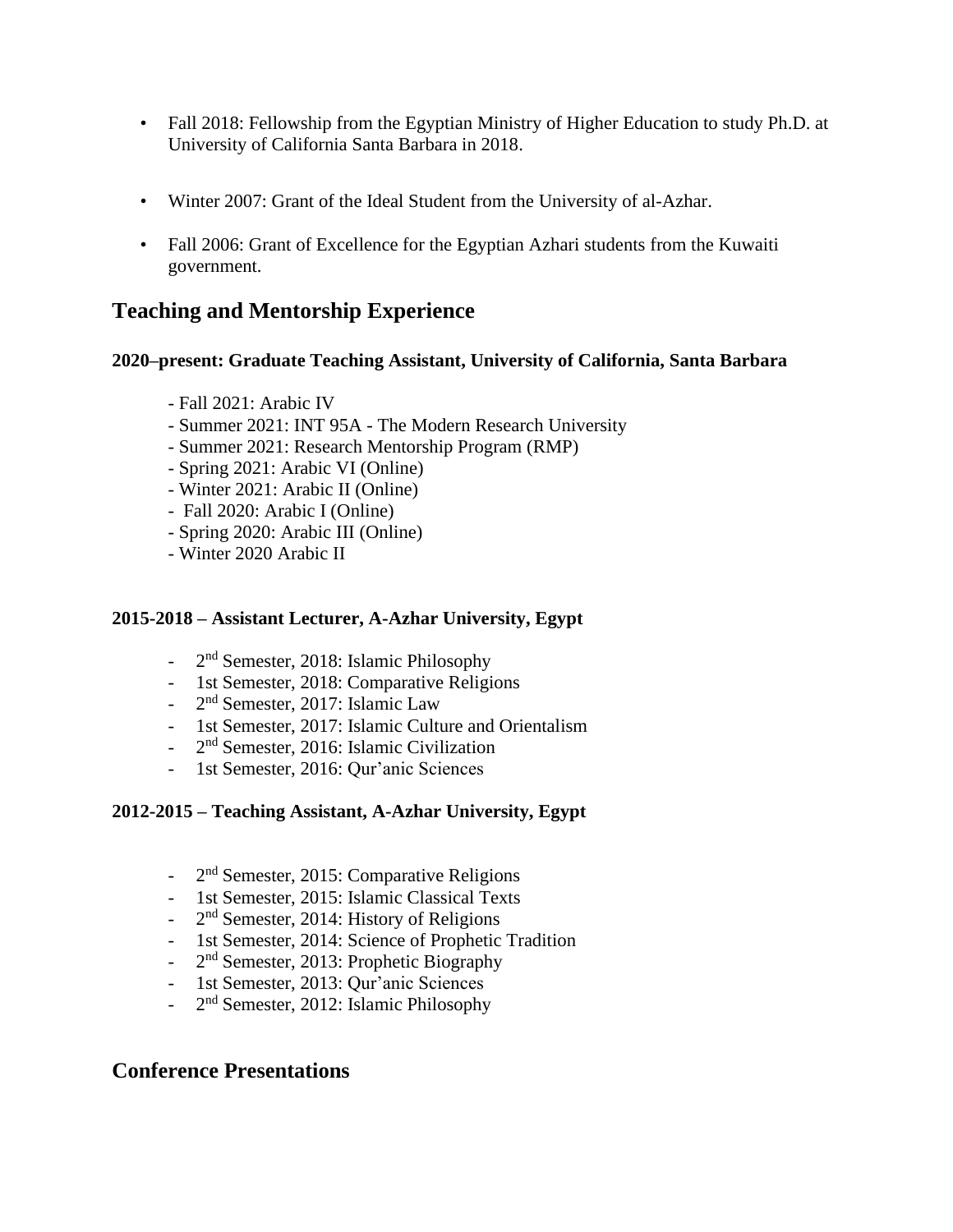- "Online Islamic Rituals in the Western Context" at the Annual Conference of BRAIS (British Association for Islamic studies) on June 6, 2022, at University of Edinburgh
- "Hadra Online and New Sufism in Egypt: An online Sufi Ritual Model after Covid-19" at MESA annual meeting in December 2021.
- "The Childhood and Innocence in Sufism" at Columbia Religion Graduate Student Conference 2021. https://columbiareligion.weebly.com/.
- "YouTube as an Alternative tool to Physical Religious Practices", under UCSB Research Mentorship Program (RMP) in the Summer of 2021.
- Chair of "Tensions in Islamic legal reform and renewals" panel at MESA annual meeting in October 2020.
- "Ashira Muhammadiyah as a Sufi Egyptian Model at Classical and Modern Sufism" at MESA annual meeting in October 2020.
- "The Body in the Sufi Context" at AIIC (American Indian & Indigenous Collective) 7th Annual Symposium in University of California Santa Barbara on Friday-Sunday 21-23 February 2020 "The Body as Archive."
- "The Salience of Saintliness in Islam" In American Academy of Religion West Region" hosted by Claremont University on 14 March 2020 via Zoom format due to Covid-19 Pandemic cancellation of the in-person conference.

# **Training and Qualifications**

- 2017: Workshop of "Gender Equality, Diversity, and Media Effect on Peace among Peoples" a dialogue between Dutch students and al-Azhar students about issues of on Ain Sukhnah (Egypt).
- 2016: Workshop of "Islamic Studies in the West: An Interdisciplinary Perspective at Netherlands-Flemish Institute in Cairo.
- 2016: Workshop of "The Role of Religious Dialogue in establishing Peace and Promoting Nationalism" at Department of Islamic Studies in English at Faculty of Languages and Translation at Al-Azhar University in Egypt.
- 2009: Training of Trainers (TOT) course at Commit Academy in Cairo, Egypt.
- 2008: ICDL (International Computer Driving license).